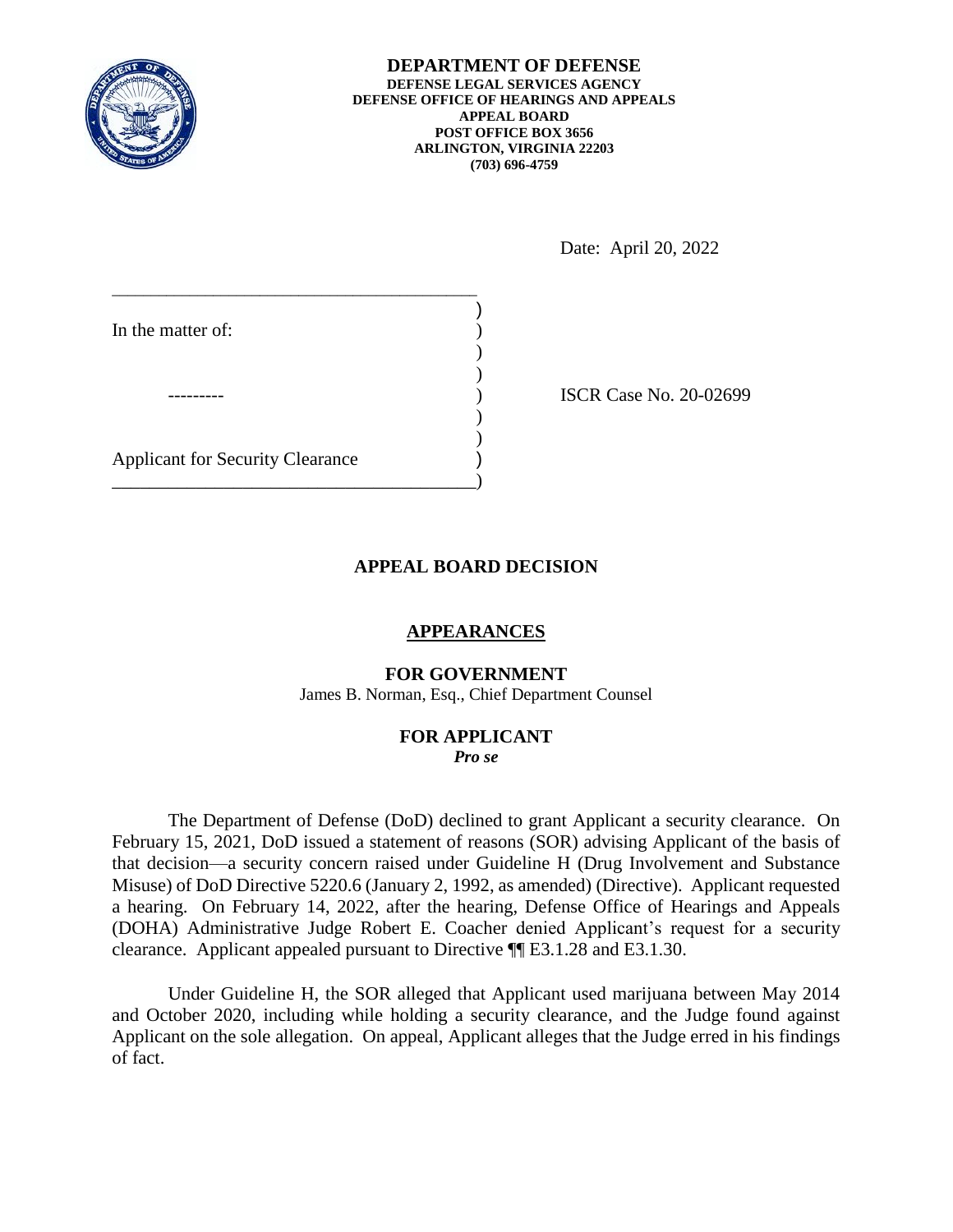## **Judge's Findings of Fact:** The Judge's findings of fact are summarized in pertinent part:

 Applicant is 28 years old and has a bachelor's degree. In 2017, he began working as a systems engineer for a defense contractor. That contractor was subsequently acquired by his current employer, another defense contractor. In approximately June 2018, Applicant received an interim security clearance. The allegation is established by Applicant's admissions on his security clearance application (SCA) and during his security clearance background interview and by his response to his SOR. response to his SOR.<br>Applicant described his marijuana use as beginning in about 2012, while he was in college,

 in a jurisdiction in which use was illegal. His more recent use took place in a state where marijuana use is legal under state law and while Applicant possessed a security clearance. He used about four to six times per year. He continued his use through March 2021, after the SOR was issued.

 In his September 2019 SCA and his October 2019 interview, Applicant stated his intent to continue to use marijuana. At hearing, Applicant acknowledged that he was probably briefed by his employer when he was hired that marijuana use was prohibited. However, he claims that he he attended a training class concerning the employer's drug-use policy. At that time, he revised his intentions and committed to not using marijuana in the future. In Applicant's written statement of his employer's drug policy became clear to him when he reviewed new employee training did not fully understand the implications of that information until sometime in early 2021, when of intent not to use drugs in the future, he stated that his full recognition of the legal implications materials in early 2020. He admitted marijuana use after that date.

### **Discussion**

 Applicant argues that the Judge erred in finding that he received training on his employer's drug policy in early 2020, asserting instead that he received the training in early 2021. He highlights that the mistake is prejudicial, as the earlier date would mean that he continued to use marijuana after being fully advised as to the consequences.

 Our review of the record confirms not that the Judge erred, but that Applicant submitted contradictory evidence regarding when he received the drug policy training. In his April 2021 statement of intent, Applicant wrote: "During early 2020, I reviewed training material for new [defense contractor] employees . . . and this policy was made very clear." Applicant's Exhibit B at 1. However, during his November 2021 hearing, Applicant testified that he received the drug or corrected at the hearing. Tr. at 27. policy briefing from his employer in early 2021, and the apparent contradiction was not addressed

 A Judge is tasked to resolve apparent conflicts in the evidence. *See, e.g.*, ISCR Case No. 14-00281 at 4 (App. Bd. Dec. 30, 2014.) While the Judge could have discussed and resolved the contradiction more explicitly, he is presumed to have considered all of the evidence in the record. *Id.* Moreover, a reasonable person could find Applicant's written statement of intent to be worthy of belief and to find it more credible than his hearing testimony. Even assuming *arguendo* that the Judge erred in failing to resolve the contradiction and in adopting the training date of early 2020, this was a harmless error as it did not likely have an impact on the outcome of the case. *See, e.g*.,